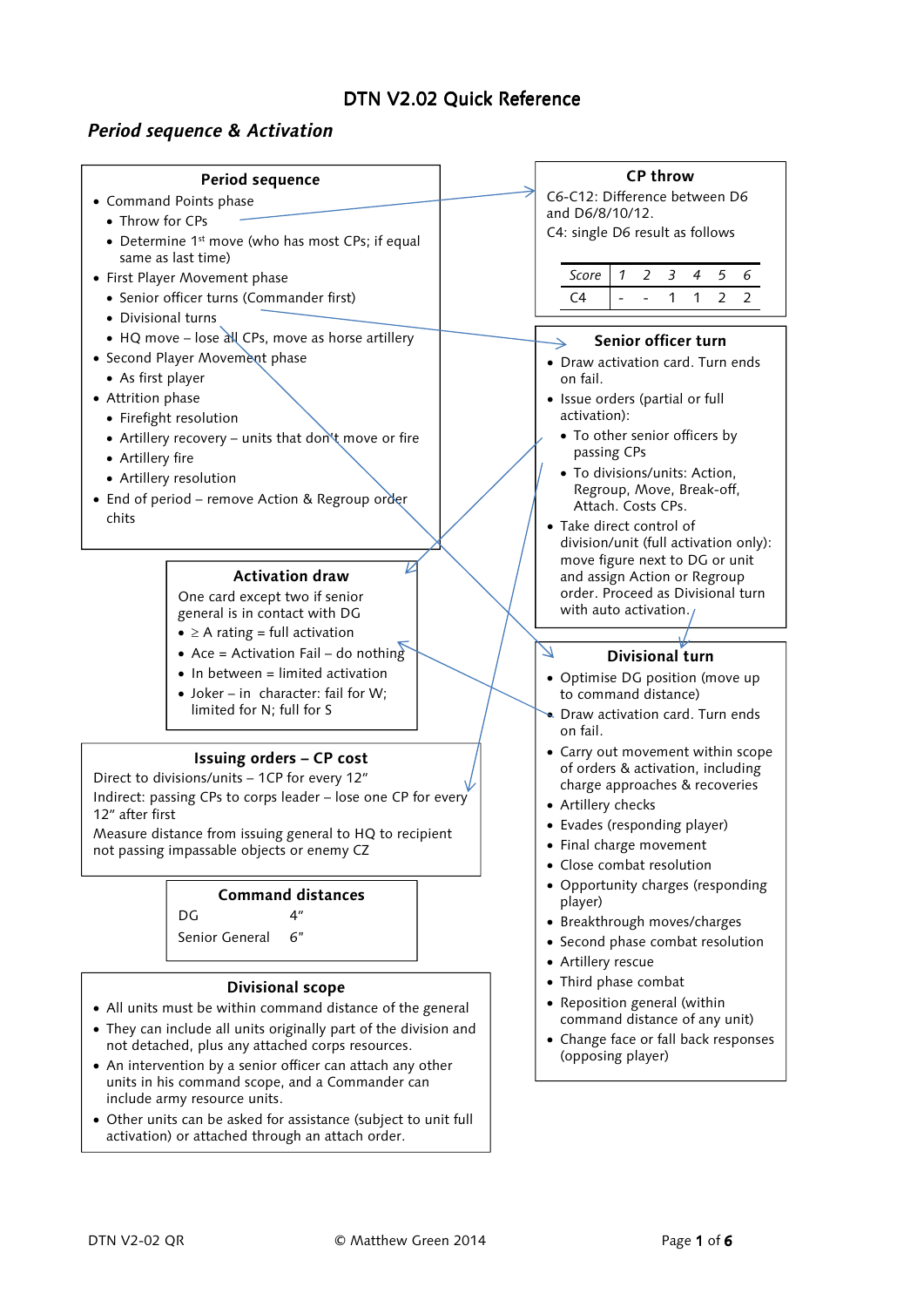# **Suggested labels & interpretation**



## **Orders**

| <b>Orders</b> |                     |                                                          |                                                              |                       |                                                                                                                     |
|---------------|---------------------|----------------------------------------------------------|--------------------------------------------------------------|-----------------------|---------------------------------------------------------------------------------------------------------------------|
| Order         | Fully activated can |                                                          | Can't                                                        | Limited<br>activation | Expiry                                                                                                              |
| None          |                     | Initiative moves                                         | Contact, move unit<br>on Defend status<br>(except fall back) | Free<br>moves         | N/A                                                                                                                 |
| Action        |                     | Anything except can't                                    | Rapid moves; recover<br>hits                                 | Free<br>moves         | One turn                                                                                                            |
| Regroup       |                     | Recover hits, fall back or<br>defensive adjustment       | Anything else                                                | Free<br>moves         | One turn                                                                                                            |
| Move          | Rapid moves         |                                                          | Contact moves,<br>retreat, Defend<br>status                  | Normal<br>rate        | Activation Fail. Optionally if starts<br>in TZ (free Action order); no unit<br>moves Normal allowance; new<br>order |
| Break-<br>off |                     | Disengage and make for<br>place of safety at Rapid rate. | Prescriptive: no other<br>activity allowed.                  | N/A                   | New orders fully activated; safety<br>achieved (free reform order).                                                 |
|               |                     | $\sim$ 1 $\sim$                                          |                                                              |                       |                                                                                                                     |

# **Initiative moves**

- Normal moves, not contact or Defend units
- Firefight attack starting in CZ
- Fall back from enemy in CZ

## **Free Moves**

- Skirmish Cavalry and artillery moves non-contact
- Disengagement moves (not on Defend status)
- Defensive adjustments

# **Contact Zone (CZ) Threat Zone (TZ)**

*CZ* = up to 4″, screened by friends; 2″ terrain effects *TZ* = up to 8″ or visibility, not impassable objects *Attacks must start in TZ* 

## **Attach orders**

 Expires if not activated after 2 Turns. Given to an individual unit by a senior officer so transfer it to another division. CP cost like other orders. Must be fully activated, subject to either current or future DG's activation score if within radius, its own otherwise.

## **Senior officer direct control**

Senior officer placed next to DG. Adopt Action or Regroup order (if Commander may also adopt Move or Break-off). Can add other units in if in Command Distance.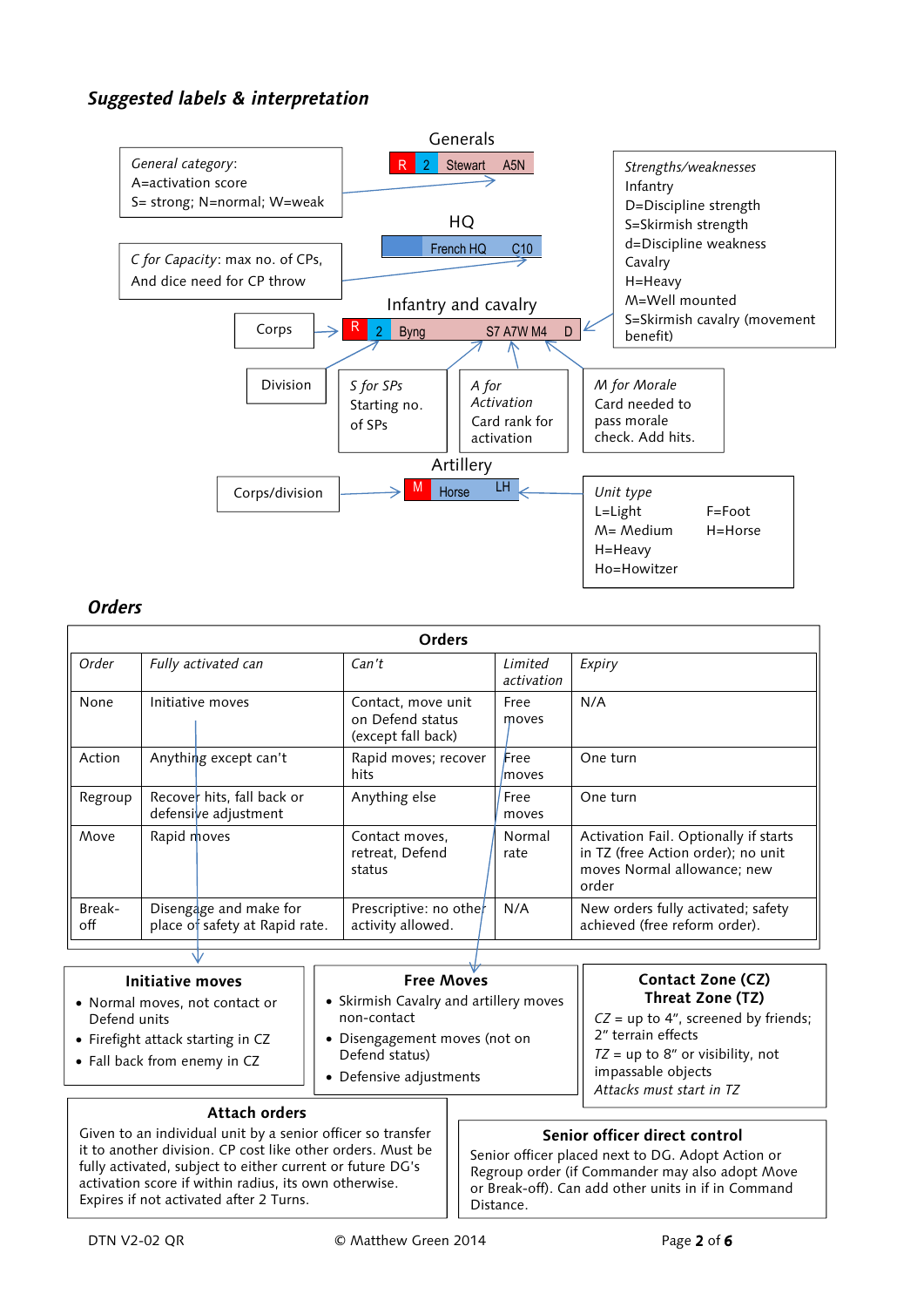## **Movement**

#### **How it works**

*Movement status* 

- **Normal**. Default: move at normal rate. Any direction; may change face at start.
- **Defend**. No movement except change face; combat advantages.
- **Rapid**. Use rapid movement rate. Applicable to Move and break-off orders only. Always forwards, but may wheel freely. Vulnerable if attacked.
- **Road march**. Applicable on Move orders only; add rapid and normal distances; must follow road and leave intervals.

*Bad going* 

Use bad going rate if any part of move is through bad going/obstacle. *Artillery* 

Deployed artillery is static apart from changing facing. Limbered use table. Change to/from limbered free but only once per turn.

*Interpenetration* 

Cannot end move overlapping, but otherwise units may move through each other.

## **Attack moves**



# **Defiles/bridges**

- Max two units per period.
- If in TZ must stop as soon as passed
- Vulnerable until following turn

## **Recovery (inf. & cav.)**

Must have Regroup orders; can combine with fall back. One card per hit: red cards recover subject to rank & location:

| Rank required | Location      |  |
|---------------|---------------|--|
| Jack          | $\mathcal{C}$ |  |
| 5             | T7            |  |
| Any           | Outside TZ    |  |

## **CZ Movement**

Restricted to the following: *Contact moves* 

- Start in TZ end in CZ
- Charge attack into contact
- FF attack, inf. or art. to 2″
- Pin: other move towards enemy
- Support move: alongside attack or pin but not <2″ from enemy

*Fall back* retrograde facing forward

*Defensive adjustments* 

- Change face to enemy
- Relief: change places with unit up to 2″ to rear

• Take cover >2″ from enemy *Retreat* Retrograde facing away at rapid pace; requires Break-off orders

| Attack moves                                                                                                                                                                                      |                                                                                                                                                                                                                                                                            |
|---------------------------------------------------------------------------------------------------------------------------------------------------------------------------------------------------|----------------------------------------------------------------------------------------------------------------------------------------------------------------------------------------------------------------------------------------------------------------------------|
| 1. Approach movement<br>If starting outside CZ (but in TZ),<br>advance unit up to 3" (or 2" in low<br>vis). Should have 1" of movement<br>allowance to spare to proceed<br>further.               | 2. Select target<br>Use priority sequence (target in CZ):<br>• Frontal quadrant over flank over rear<br>• Nearer over further<br>• Choose face depending on front edge in<br>target's quadrants.<br>• May not cross the frontal quadrant of                                |
| 3. Artillery check<br>If charge attack and in medium<br>range of enemy artillery at this point<br>or during approach, conduct artillery<br>fire and morale check if hit. Must<br>pass to proceed. | another enemy unit's CZ but can select<br>this unit instead.<br>• If priority face is already being attacked<br>can move to next priority.<br>Morale check                                                                                                                 |
|                                                                                                                                                                                                   | One card for each hit.<br>Draw card against unit morale level.<br>Raise level by one for ea. prior hit.<br>Jokers fail unless general within 1"                                                                                                                            |
| 4. Enemy evade<br>Skirmish cavalry or artillery may opt<br>to evade. SC: rapid move less score<br>of D6. Artillery rapid move less one<br>D6 if not fired in artillery check, 2 D6<br>otherwise.  | 5. Complete movement<br>Into contact for a charge, up to 1-2" for<br>firefight attack or pin. May wheel or<br>change face at start. Use remaining<br>movement allowance plus 2" unless<br>changed face.<br>If enemy evaded, can charge fresh target<br>if movement allows. |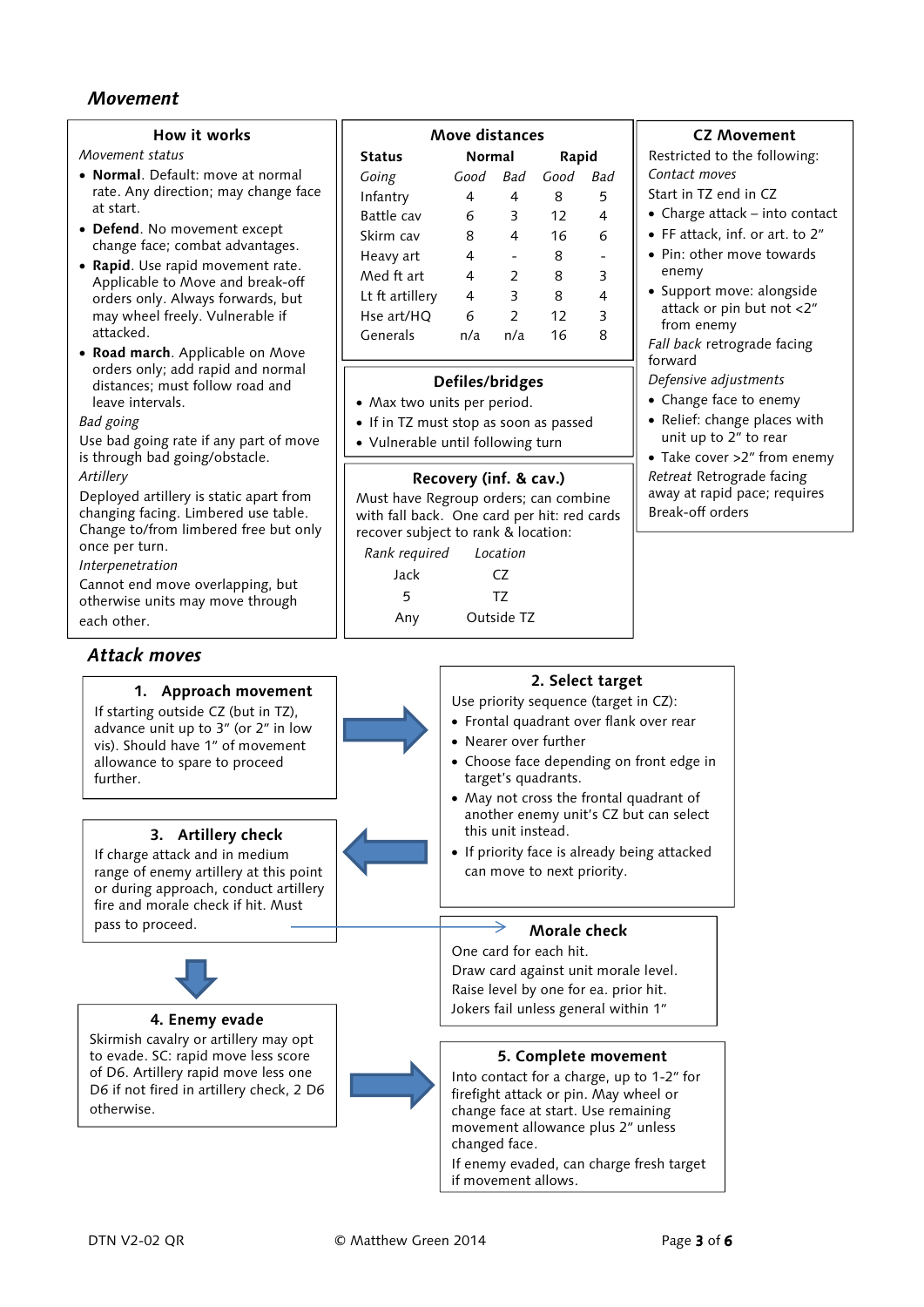# **Combat process**

### **Charge combat**

- *1.Resolve first phase combat*
- 2.*Losing side falls back 3*ʺ (except infantry attacked by cavalry, or artillery); cavalry can fall back further. Infantry can convert to FF for draw.
- 3.*Winning side advances 1*ʺ if enemy has fallen back or is broken
- 4.*Responding side conducts opportunity charge* for cavalry, or infantry against defiles or for artillery rescue. Must activate (except infantry in contact with artillery). Responding unit must not have moved this period.
- 5.*Breakthrough movement* For attackers who broke opponents; can be charge.
- 6.*Second phase combat*. From opportunity charges, breakthrough charges or cavalry follow-on combat v infantry
- 7.*Loser falls back 3*ʺ includes cavalry that fails to break infantry
- 8.*Artillery capture* Losing artillery that failed to be rescued is removed from play.
- 9.*Final artillery rescue*. Opportunity charges arising from breakthrough charges. 10. *Third phase combat*. From artillery
- combats and breakthrough attacks against supported artillery. Losers fall back 3″; artillery not rescued is removed.

## **Infantry & cavalry SP allocations**

*(Artillery in charge combat: full SP to front, none to flank Artillery in FF 2SP to front, one to flank (unless attached))* 

## **Charge/FF Combat resolution**

- *Allocate SPs to face,* subject to standard maxima and overall no of SPs (see diagram) – cavalry v infantry limited to SP strength of weaker side.
- *Add bonus cards*: max. is number of SPs committed
- *Draw cards*. One card per SP plus bonus cards: gives hits Club hits may be conditional
- Determine winner for charge combat (attacker if defender routs or if attacker scores more hits; defender otherwise)

## **Multiple unit attacks**

*In charge combat* if more than one unit attacks an opposing unit, treat as single combat. Allocate defender's hits in turn by face: front, right flank, left flank, rear.

*In Firefight* treat each pair of opposing faces as a separate combat. If artillery unit combines fire with infantry unit, treat as attached artillery.

### **Attached artillery**

Add artillery strength to infantry strength. Bonus card (does not apply if attacked in flank if artillery unit not full strength) To decide which unit takes hits double artillery SPs and compare to infantry: artillery is hit if same or higher.

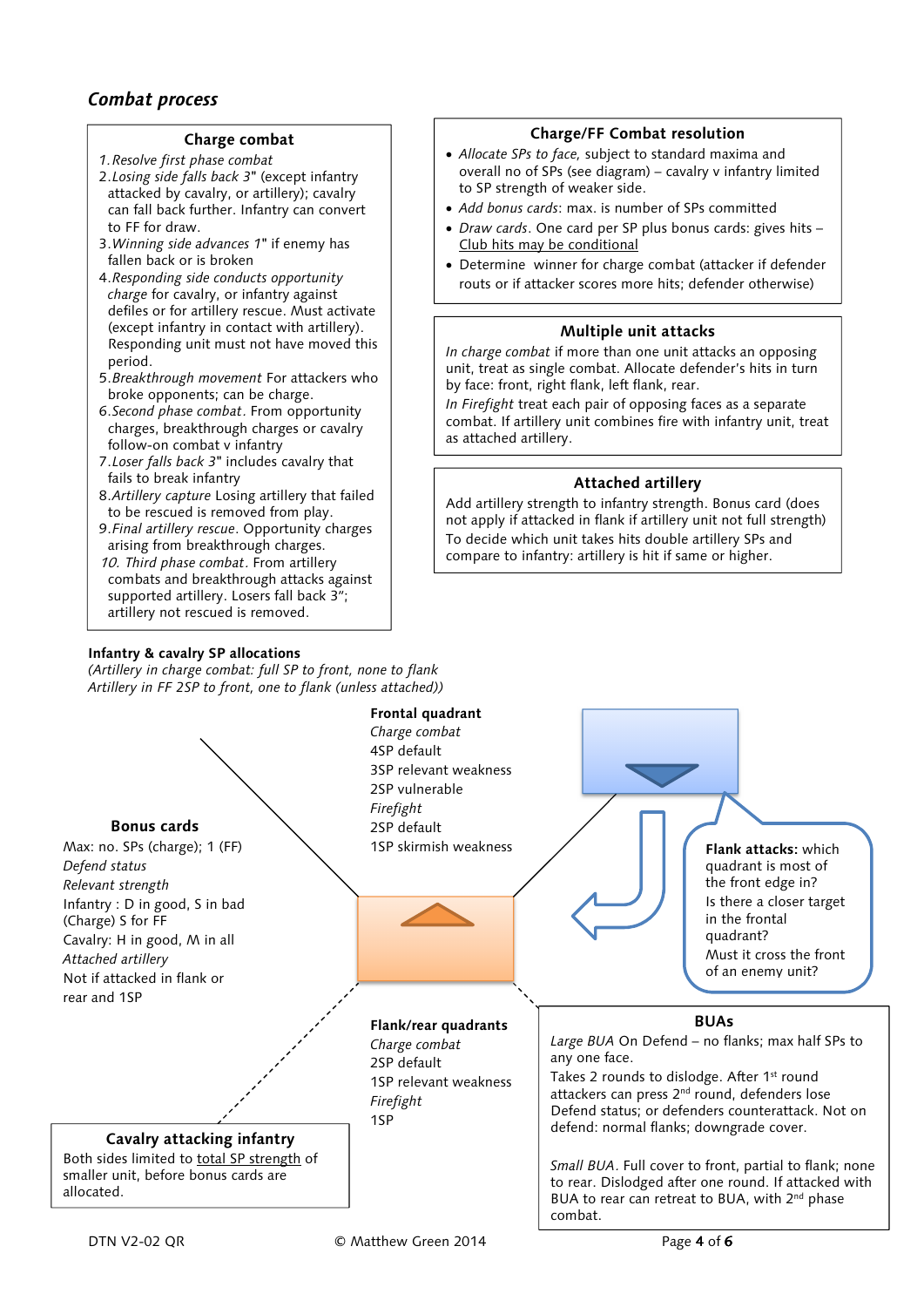# **Combat draw – close combat or firefight**

| Method                                                       | Terrain disadvantage                                  |
|--------------------------------------------------------------|-------------------------------------------------------|
| One card per committed SP plus bonus card(s).                | If applicable requires minimum rank as well as suit:  |
| Result depends on suit, but if there is a terrain            | $\bullet$ Minor<br>4                                  |
| disadvantage, then the rank needs to be high enough          | • Medium                                              |
| additionally.                                                | Jack<br>• Severe                                      |
| • Spades Hit                                                 | Applicable to cover (FF & artillery), and charge over |
| • Clubs Conditional hit                                      | bad going (but not in woods, etc.).                   |
| · Jokers hit if attacking flank/rear (charge) or if eligible |                                                       |
| for 2 bonus cards (FF)                                       | Clubs: conditional hits                               |
| • King of any suit means that the general is at risk.        | Clubs score hits except:                              |
|                                                              | • Firefight Only score if they do not cause one side  |
|                                                              | to inflict more hits than other                       |
| <b>Risk to Generals</b>                                      | • Cavalry v infantry Only if they cause the infantry  |
| At risk if                                                   | unit to be broken                                     |
| • King drawn in combat draw                                  | • Charge combat v artillery Only if they cause total  |
| • Contacted by enemy in movement                             | loss of artillery unit                                |
| High risk:                                                   |                                                       |
| • Within 1" of unit                                          |                                                       |
| • Enemy Contact                                              |                                                       |
| Otherwise low                                                | Special artillery situations                          |
| Draw (additional) card                                       | Hit with $J$ , $J$ or above                           |
| • Hit with King low risk                                     | • Silenced artillery in FF & charge combat            |
| • Hit with Jack, Queen, King high risk                       | • Any artillery charged in flank or rear              |
| • Joker: draw for nearest senior commander within 6"         |                                                       |
| If hit                                                       |                                                       |
| • Activation fail next turn (units may activate on their     |                                                       |
| own initiative)                                              |                                                       |
| • Leader is rated as Weak in future; increase A rating by    |                                                       |
| one                                                          |                                                       |
|                                                              |                                                       |